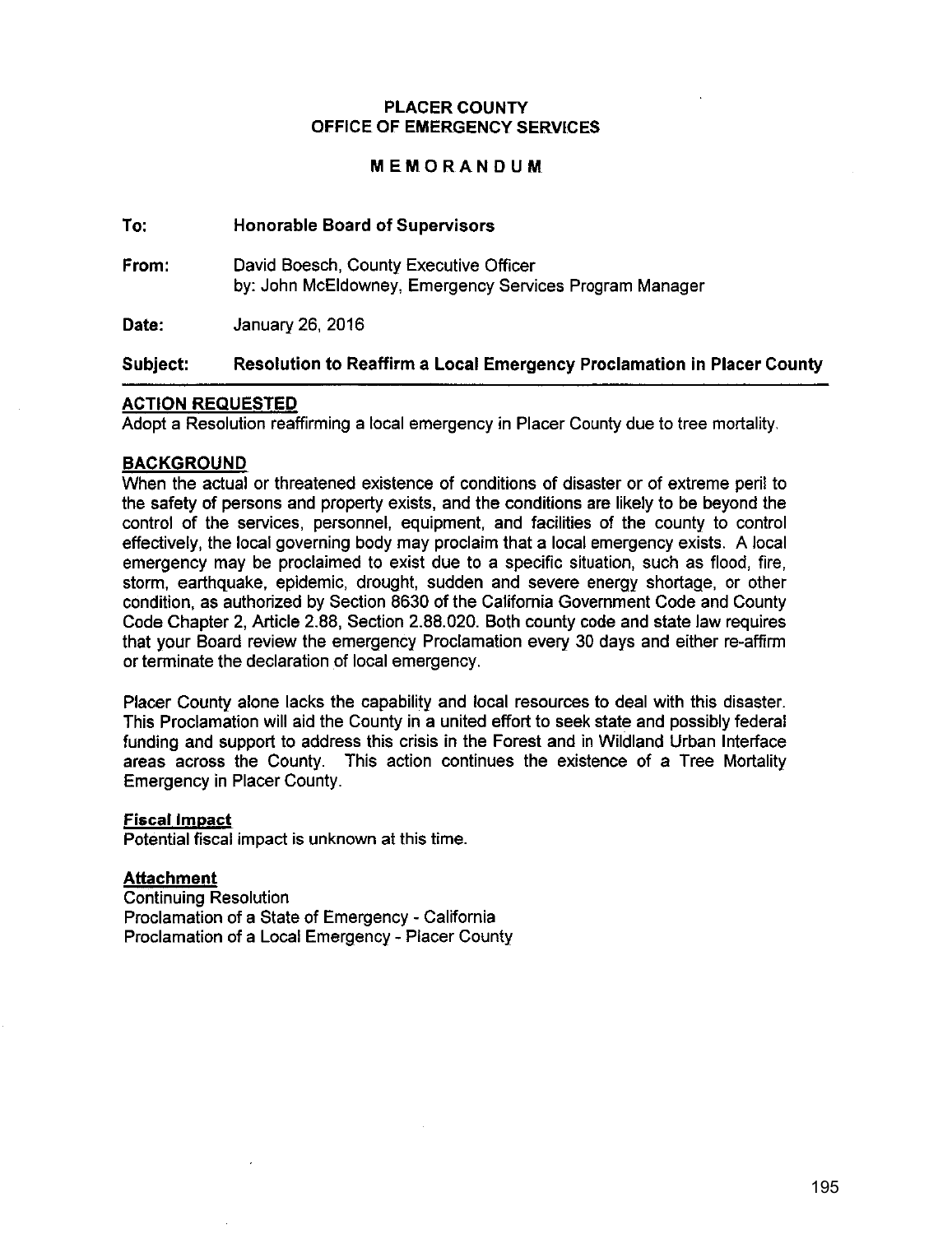# **BEFORE THE BOARD OF SUPERVISORS COUNTY OF PLACER, STATE OF CALIFORNIA**

## **In the matter of: A RESOLUTION REAFFIRMING THE EXISTENCE OF A LOCAL EMERGENCY DUE TO TREE MORTALITY IN PLACER COUNTY**

**Resolution No.** \_\_\_ \_

The following **Resolution** was duly passed by the Board of Supervisors of the County of Placer at a regular meeting held, **Tuesday, January 26, 2016** by the following vote on roll call:

Ayes:

Noes:

Absent:

Signed and approved by me after its passage.

Chairman of the Board of Supervisors

Attest: Clerk of the Board

**THE BOARD OF SUPERVISORS OF THE COUNTY OF PLACER, STATE OF CALIFORNIA, DOES HEREBY ORDAIN THAT:** 

**WHEREAS,** Article 2.88 of Chapter 2 of the Placer County Code empowers the Board of Supervisors to proclaim the existence of a Local Emergency within the County when said County is affected or is likely to be affected by the existence or threatened existence of conditions of emergency or of extreme peril to the safety of persons and property within the territorial limits of Placer County; and

**WHEREAS,** the Board of Supervisors does hereby find that conditions of extreme peril to the safety of persons and property have arisen within Placer County, caused by the widespread and rapidly increasing incidence of tree mortality; and

**WHEREAS,** local resources within Placer County are faced with a disaster that exceeds their functional capabilities because of the rapid increase in tree mortality and the sheer size and scope of the problem throughout Placer County; and

**WHEREAS,** unprecedented tree mortality is causing damage to the watershed and emergency egress points, and to County and other public and district facilities including, but not limited to, roads and structures, which damages cannot yet be calculated; and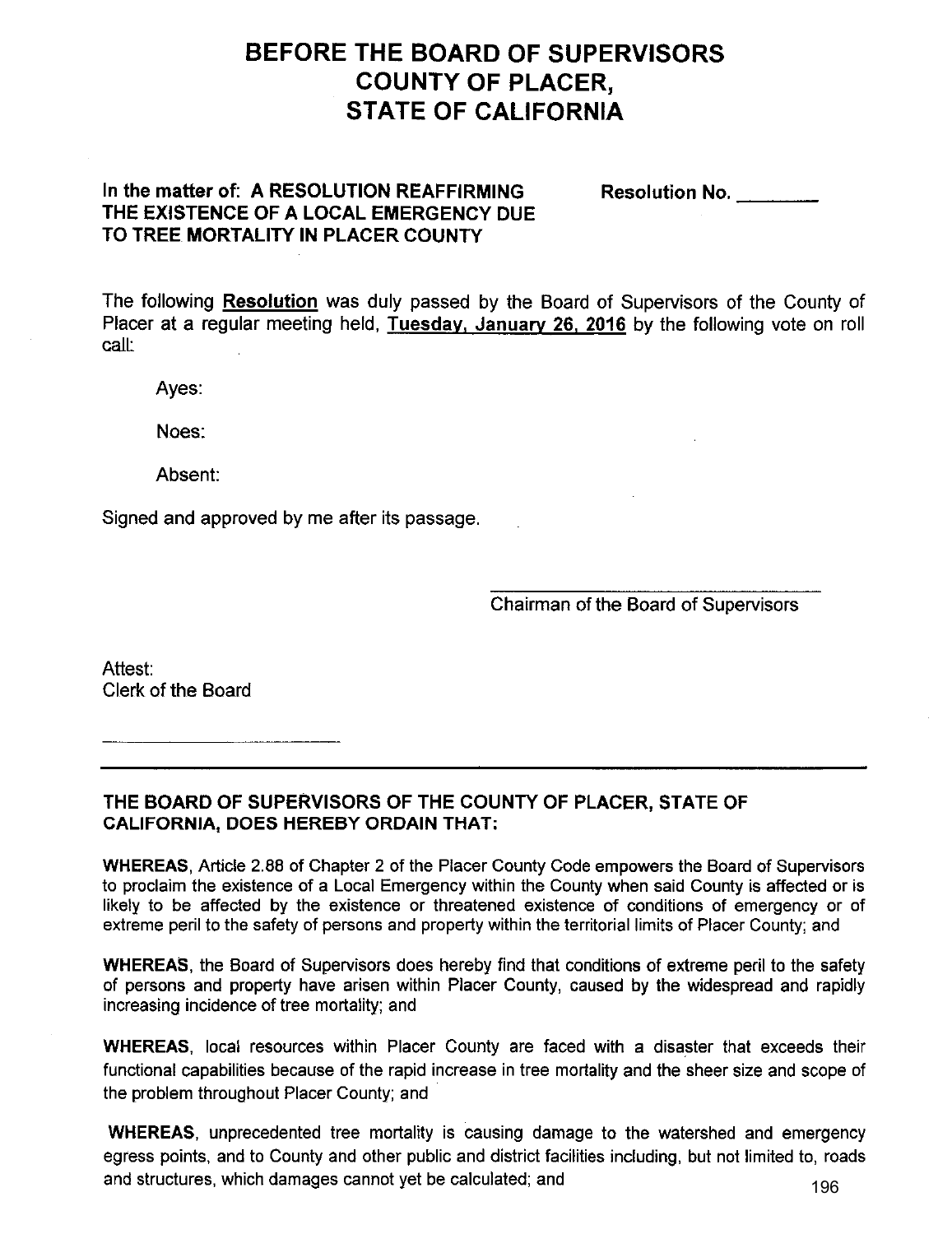**WHEREAS,** data collected by state and federal agencies demonstrate that tree mortality has reached epidemic levels across the entire western slope of the Sierra Nevada range which includes a large portion of Placer County, and this data indicates further tree mortality increases in the very near future and these stands of dead/dying trees constitute extremely dangerous levels of combustible fuels which directly contribute to the severity and scale of wildland fires; and

**WHEREAS,** even if Placer County were to experience normal or higher levels of precipitation this winter, this disaster will continue unabated, or escalate, during the next five to six years due to the standing dead trees that will fall, thereby constituting immediate threats to public safety, egress points, and private homes and other structures; and

**WHEREAS,** it is imperative that Placer implement full scale, immediate and aggressive measures to isolate and fell dead/dying trees resulting from factors including, but not limited to, extreme and prolonged drought, pine beetles and other tree parasites and treat the stumps with insecticide in order to begin to reduce the risks to public safety, egress and structures as well as the destruction of the forested communities that are critical to our economy; and

**WHEREAS,** Governor Edmund G. Brown Jr., has proclaimed a State of Emergency for all of California specifically due to tree mortality and has ordered all state agencies, utilities, and local governments to undertake efforts to remove dead or dying trees in order to restore forest and watershed health; and

**WHEREAS,** the Board of Supervisors does find that the aforesaid conditions and scope of extreme peril warrant and necessitate the proclamation of a Local Emergency and that local resources are unable to cope with the effects of this extreme peril; and

**WHEREAS,** on December 8, 2015, the Board adopted Resolution No. 2015-253 proclaiming a local state of emergency caused by the widespread and rapidly increasing incidence of tree mortality, and Placer County Code Section 2.88.060 and state law requires that the Board review the declaration every thirty (30) days and either re-affirm or terminate the declaration of local emergency.

**NOW, THEREFORE,** IT IS **HEREBY RESOLVED,** that the Board of Supervisors of the County of Placer, State of California hereby reaffirms the existence of a local emergency and said emergency shall be deemed to continue until its termination is proclaimed by the Board of Supervisors;

**BE IT FURTHER PROCLAIMED AND ORDERED** that during the existence of said local emergency the powers, functions, and duties of the Director of Emergency Services, or his designee, and the emergency organization of the county shall be those prescribed by state law, and by ordinance and resolutions of this county approved by the Board of Supervisors, and by the Placer Operational Area Emergency Operations Plan, as approved by the Board of Supervisors.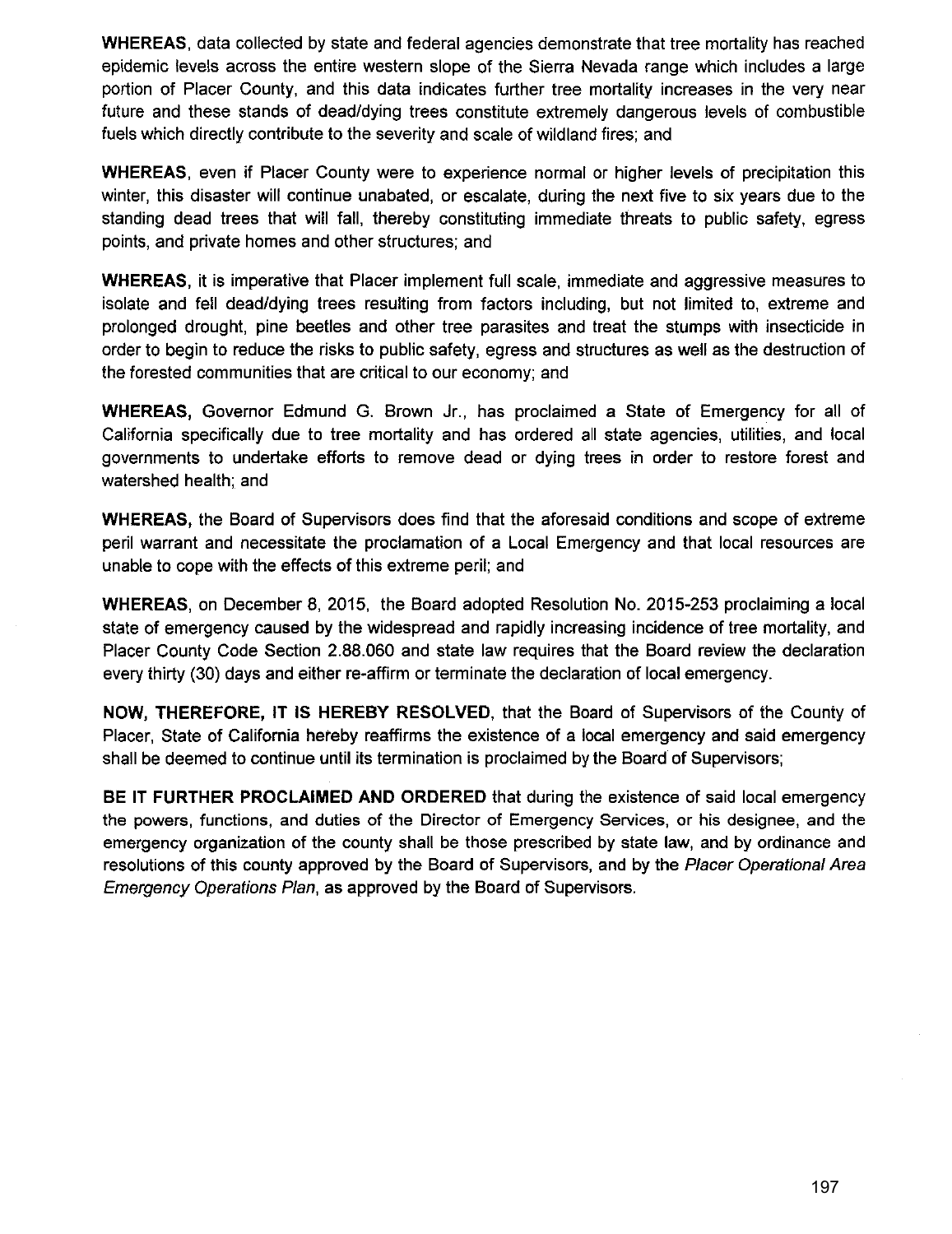l:;,:cruti\1£ Dq;aitiiitiH

8

 $~$   $~$   $\approx$  to triangle  $~$   $~$   $\approx$   $~$   $~$   $~$   $\approx$   $~$   $~$   $~$   $\approx$   $~$   $~$   $~$   $\approx$   $~$   $~$   $\approx$   $~$   $~$   $\approx$   $~$   $\approx$   $~$   $\approx$   $~$   $\approx$   $~$   $\approx$   $~$   $\approx$   $~$   $\approx$   $~$   $\approx$   $~$   $\approx$   $~$   $\approx$   $~$   $\approx$   $~$   $\approx$   $~$   $\approx$ 

1

ii r, I' i I li ,. i'  $\stackrel{..}{\approx}$ 

#### **PROCLAMATION OF A STATE OF EMERGENCY**

**WHEREAS** the State of California is experiencing record drought conditions, which have persisted for the last four years; and

**WHEREAS** on January 17, 2014, I proclaimed a State of Emergency to exist throughout the State of California due to severe drought conditions; and

**WHEREAS** a lack of precipitation over the last four years has made trees in many regions of California susceptible to epidemic infestations of native bark beetles, **which are constrained under normal circumstances by the defense mechanisms of**  healthy trees; and

**WHEREAS** these drought conditions and resulting bark beetle infestations :: across broad areas have caused vast tree mortality in several regions of the state, with the United States Forest Service estimating that over 22 million trees are dead and that tens of millions more are likely to die by the end of this year; and

**WHEREAS** recent scientific measurements suggest that the scale of this tree die-off is unprecedented in modern history; and

**WHEREAS** this die-off is of such scale that it worsens wildfire risk across large regions of the State, presents life safety risks from falling trees to Californians living in **impacted rural, forested communities, and worsens the threat of erosion across**  watersheds; and

WHEREAS such wildfires will release thousands of tons of greenhouse gas emissions and other harmful air pollutants; and

(;; **WHEREAS** the circumstances of the tree die-off, by reason of its magnitude, is or is likely to be beyond the control of the services, personnel, equipment and facilities of any single county, city and county, or city and require the combined forces of a mutual aid region or regions to combat; and

WHEREAS under the provisions of section 8558(b) of the California Government. : **Code, I find that conditions of extreme peril to the safety of persons and property exist** ,I within the State of California due to these events; and

**WHEREAS** under the provisions of section 8571 of the California Government Code, I find that strict compliance with various statutes and regulations specified in this order would prevent, hinder, or delay the mitigation of the effects of the drought.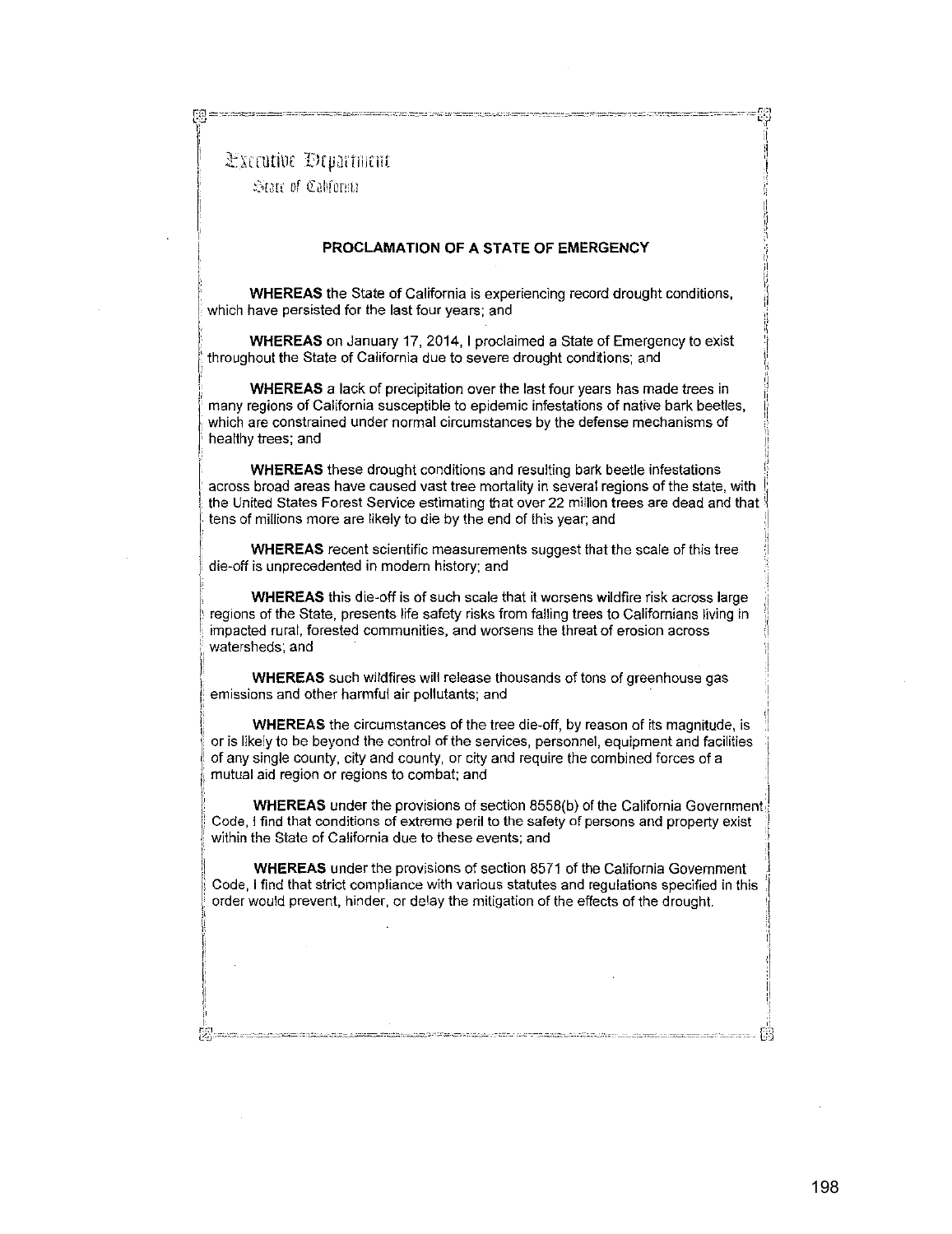NOW, THEREFORE, I, EDMUND G. BROWN JR., Governor of the State of California, in accordance with the authority vested in me by the State Constitution and statutes, including the California Emergency Services Act, and in particular, section 8625 of the California Government Code, HEREBY PROCLAIM A STATE OF **EMERGENCY** to exist within the State of California.

#### IT IS HEREBY ORDERED THAT:

-33

- 1. The Department of Forestry and Fire Protection, the California Natural Resources Agency, the California Department of Transportation, and the California Energy Commission shall immediately identify areas of the State that represent high hazard zones for wildfire and falling trees using best available science and geospatial data.
- 2. State agencies, utilities, and local governments to the extent required by their existing responsibilities to protect the public health and safety, shall undertake efforts to remove dead or dying trees in these high hazard zones that threaten power lines, roads and other evacuation corridors, critical community infrastructure, and other existing structures. Incidental vegetation such as shrubs that restrict access for safe and efficient removal of the dead and dying trees also may be removed. The Department of Forestry and Fire Protection shall issue emergency guidelines setting forth the relevant criteria, and the California Conservation Corps shall assist government entities in implementing this directive to the extent feasible.
- 3. The Department of Forestry and Fire Protection shall identify potential storage locations for removed trees across impacted areas in partnership with federal agencies and local jurisdictions.
- 4. The California Department of Transportation shall formally request immediate assistance through the Federal Highway Administration's Emergency Relief Program, Title 23, United States Code section 125, in order to obtain federal assistance for removal of dead and dying trees that are adjacent to highways.
- 5. The Department of General Services will identify state facilities, and the California Department of Transportation shall identify highway and road corridors, where woodchips produced from dead trees can be used as mulch.
- 6. The Governor's Office of Emergency Services and the Department of Forestry and Fire Protection shall work with impacted counties to distribute portable equipment across high hazard zones so that isolated communities can remove and process wood waste locally where appropriate.
- 7. The California Air Resources Board and the California Department of Forestry and Fire Protection shall work together and with federal land managers and the United States Environmental Protection Agency to expand the practice of prescribed burns, which reduce fire risk and avoid significant pollution from major wildfires, and increase the number of allowable days on a temporary basis to burn tree waste that has been removed in high hazard areas.

u)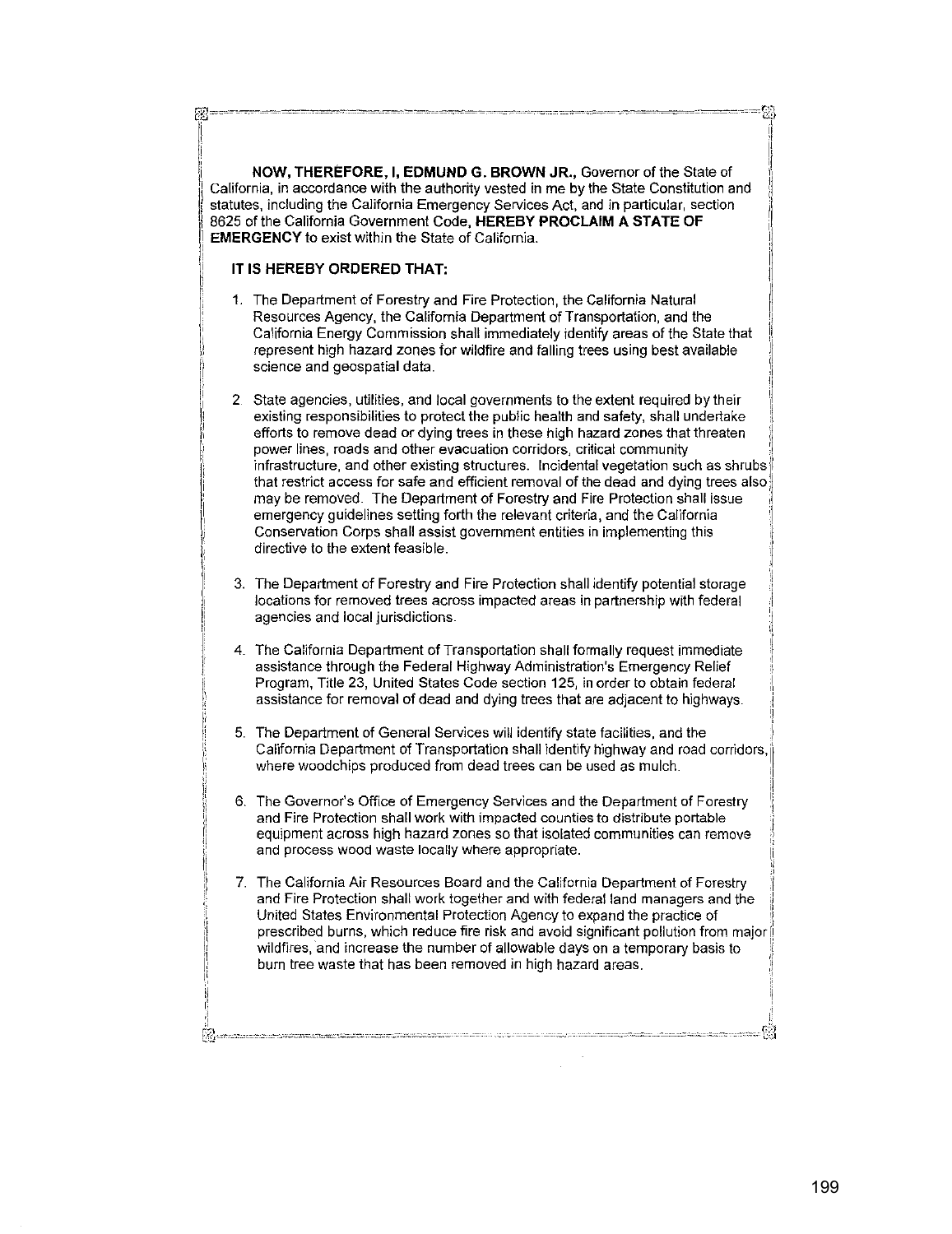| 8. The California Public Utilities Commission shall utilize its authority to extend<br>contracts on existing forest bioenergy facilities receiving feedstock from high<br>hazard zones.                                                                                                                                                                                                                                                                                                                                                                                                                                                         |
|-------------------------------------------------------------------------------------------------------------------------------------------------------------------------------------------------------------------------------------------------------------------------------------------------------------------------------------------------------------------------------------------------------------------------------------------------------------------------------------------------------------------------------------------------------------------------------------------------------------------------------------------------|
| 9. The California Public Utilities Commission shall take expedited action to ensure<br>that contracts for new forest bioenergy facilities that receive feedstock from high<br>hazard zones can be executed within six months, including initiation of a targeted<br>renewable auction mechanism and consideration of adjustments to the BioMat<br>Program defined pursuant to Public Utilities Code section 399.20. No later than<br>six months after the BioMat program begins, the California Public Utilities<br>Commission shall evaluate the need for revisions to the program to facilitate<br>contracts for forest bioenergy facilities. |
| 10. The California Public Utilities Commission shall prioritize facilitation of<br>interconnection agreements for forest bioenergy facilities in high hazard zones,<br>and shall order the use of expedited mediation or other alternative dispute<br>resolution processes when conflicts delay development of projects.                                                                                                                                                                                                                                                                                                                        |
| 11. The California Energy Commission shall prioritize grant funding from the Electric<br>Program Investment Charge for woody biomass-to-energy technology<br>development and deployment, consistent with direction from the California Public<br>Utilities Commission.                                                                                                                                                                                                                                                                                                                                                                          |
| 12. The California Department of Forestry and Fire Protection, the California Energy<br>Commission, and other appropriate agencies shall work with land managers to<br>estimate biomass feedstock availability, storage locations, and volumes that may<br>be available for use as bioenergy feedstock at existing and new facilities.                                                                                                                                                                                                                                                                                                          |
| 13. The California Department of Forestry and Fire Protection and the California<br>Energy Commission shall work with bioenergy facilities that accept forest<br>biomass from high hazards zones to identify potential funds to help offset higher<br>feedstock costs.                                                                                                                                                                                                                                                                                                                                                                          |
| 14. The California Department of Resources Recycling and Recovery and the<br>California Department of Forestry and Fire Protection will work with affected<br>counties and existing wood product markets to determine the feasibility for<br>expanded wood product markets in California.                                                                                                                                                                                                                                                                                                                                                       |
| 15. For purposes of carrying out directives 1, 2, and 5 through 8, Division 13<br>(commencing with section 21000) of the Public Resources Code and regulations<br>adopted pursuant to that Division are hereby suspended. This suspension<br>applies to any actions taken by state agencies, and for actions taken by local<br>agencies where the state agency with primary responsibility for implementing the<br>directive concurs that local action is required, as well as for any necessary<br>permits or approvals required to complete these actions.                                                                                    |
|                                                                                                                                                                                                                                                                                                                                                                                                                                                                                                                                                                                                                                                 |
|                                                                                                                                                                                                                                                                                                                                                                                                                                                                                                                                                                                                                                                 |

 $\frac{53}{1}$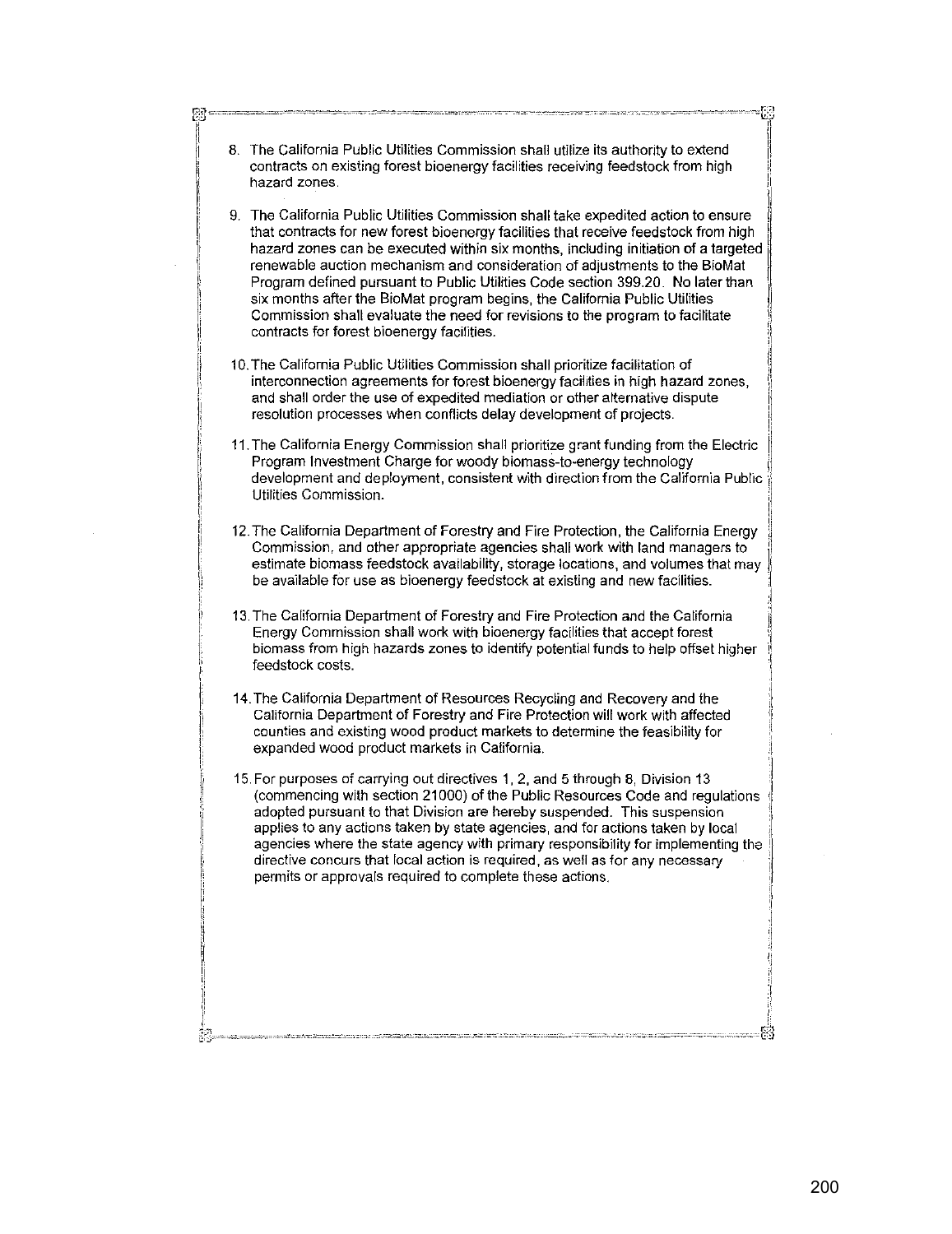II; - 16.In order to ensure that equipment and services necessary for emergency **1986** response can be procured quickly, the provisions of the Government Code and \[ the Public Contract Code applicable to state contracts, including, but not limited : to, advertising and competitive bidding requirements, are hereby suspended as t necessary to carry out this Proclamation. Approval by the Department of Finance is required prior to the execution of any contract entered into pursuant to these directives

 $r_{\rm{1}}=100-100$  . The contract of the contract of the contract of the contract of the contract of the contract of the contract of the contract of the contract of the contract of the contract of the contract of the contr  $\frac{1}{2}$ 

I

i' ,, )! I' ,,

II ,\_

li

li

ji I. i: i' 1-  $~^{\prime\prime}$ I' [, I  $\mathfrak{g}^{\prime}$ 1: li. I' ,,

- 17. For purposes of this Proclamation, Chapter 3.5 (commencing with section 11340) $\parallel$ of Part 1 of Division 3 of the Government Code is suspended for the development and adoption of regulations or guidelines needed to carry out the provisions in this Order. Any entity issuing regulations or guidelines pursuant to 'I this directive shall conduct a public meeting on the regulations and guidelines prior to adopting them.
- 18. The Office of Emergency Services shall provide local government assistance as appropriate under the authority of the California Disaster Assistance Act, California Government Code section 8680 et seq\_ and California Code of Regulations, title 19, section 2900 et seq\_
- 19. State agencies shall actively monitor tree removal efforts directed by this Proclamation to assess their effectiveness in protecting forest health and strengthening forest resilience.

This Proclamation is not intended to, and does not, create any rights or benefits, substantive or procedural, enforceable at law or in equity, against the State of California, its agencies, departments, entities, officers, employees, or any other person.

**I FURTHER DIRECT** that as soon as hereafter possible, this proclamation be filed in the Office of the Secretary of State and that widespread publicity and notice be given of this \1, proclamation.

#### **IN WITNESS WHEREOF** I have

hereunto set my hand and caused the Great Seal of the State of California to be affixed this 30th day of October 2015.

I i[ 'I

:I I. i) :1

il ~I

\

EDMUND G. BROWN JR. Governor of California

- -------~ --- -- -------- ---~----- -------------- -----0[~

**ATTEST:** 

ALEX PADILLA Secretary of State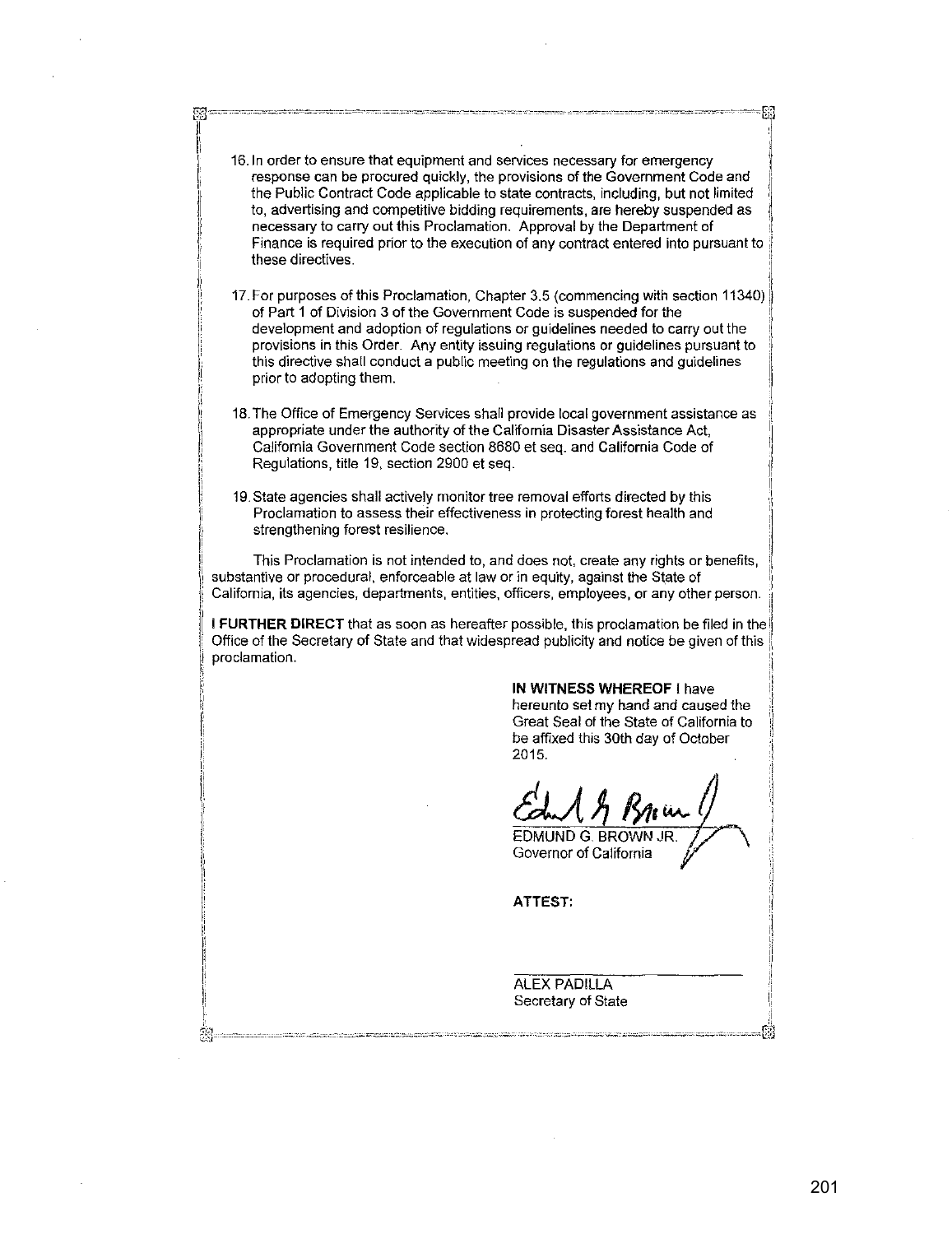| Before the Board of Supervisors<br>County of Placer, State of California |                                                                                                                                                                                                                                                                                                     |  |  |
|--------------------------------------------------------------------------|-----------------------------------------------------------------------------------------------------------------------------------------------------------------------------------------------------------------------------------------------------------------------------------------------------|--|--|
| In the matter of:                                                        | 2015–253<br>Resol. No:                                                                                                                                                                                                                                                                              |  |  |
| PROCLAIMING A LOCAL EMERGENCY DUE<br>TO TREE MORTALITY IN PLACER COUNTY  |                                                                                                                                                                                                                                                                                                     |  |  |
|                                                                          | THE FOREGOING INSTRUMENT IS A CORRECT<br>COPY OF THE ORIGINAL ON FILE IN THIS OFFICE<br><b>SHARLET PYNE</b><br>Clerk of the Board of Supervisors, County<br>of Placer. State of California<br>Denuty Clerk<br>The following Resolution was duly passed by the Board of Supervisors of the County of |  |  |
| Placer at a regular meeting held                                         | 12/08/2015<br>by the following                                                                                                                                                                                                                                                                      |  |  |
| vote on roll call:                                                       |                                                                                                                                                                                                                                                                                                     |  |  |
| Ayes.                                                                    | DURAN, WEYGANDT, HOLMES, MONIGOMERY, UHLER                                                                                                                                                                                                                                                          |  |  |
| Noes:<br><b>NONE</b>                                                     |                                                                                                                                                                                                                                                                                                     |  |  |
| Absent:<br>NONE                                                          |                                                                                                                                                                                                                                                                                                     |  |  |
|                                                                          | Signed and approved by me after its passage.                                                                                                                                                                                                                                                        |  |  |
|                                                                          |                                                                                                                                                                                                                                                                                                     |  |  |
| Attest:                                                                  | Chair, Board of Supervisors                                                                                                                                                                                                                                                                         |  |  |
|                                                                          |                                                                                                                                                                                                                                                                                                     |  |  |

Clerk of said Board

WHEREAS, Article 2.88 of Chapter 2 of the Placer County Code empowers the Board of Supervisors to proclaim the existence of a Local Emergency within the County when said County is affected or is likely to be affected by the existence or threatened existence of conditions of emergency or of extreme peril to the safety of persons and property within the territorial limits of Placer County;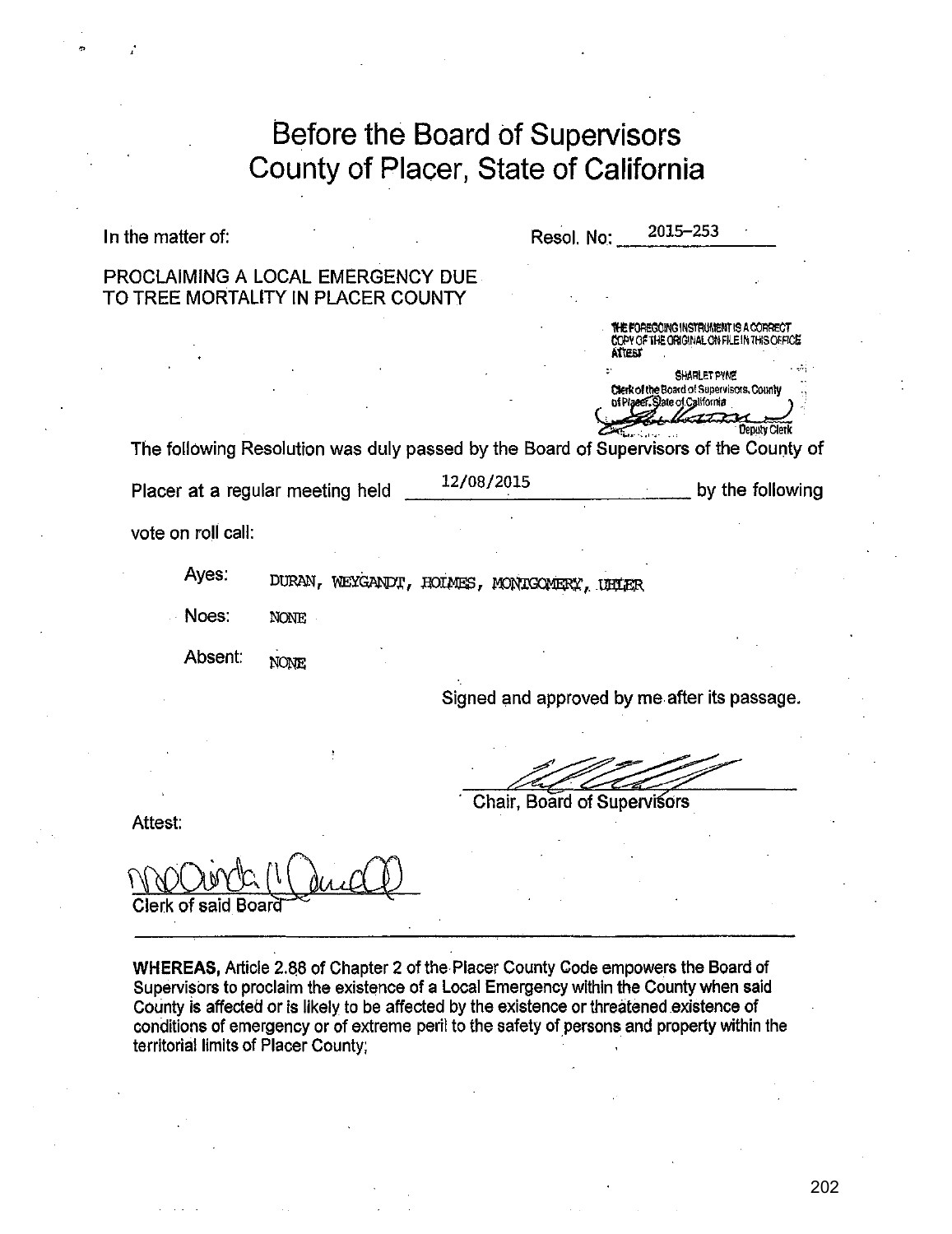,.

**WHEREAS,** the Board of Supervisors does hereby find that conditions of extreme peril to the safety of persons and property have arisen within Placer County, caused by the widespread and rapidly increasing incidence of tree mortality;

**WHEREAS,** local resources within Placer County are faced with a disaster that exceeds their functional capabilities because of the rapid increase in tree mortality and the sheer size and scope of the problem throughout Placer County;

**WHEREAS,** unprecedented tree mortality' is causing damage to the watershed and emergency egress points, and to County and other public and district facilities including, but not limited to, roads and structures, which damages cannot yet be calculated;

**WHEREAS,** data collected by state and federal agencies demonstrate that tree mortality has reached epidemic levels across the entire western slope of the Sierra Nevada range which includes a large portion of Placer County, and this data indicates further tree mortality increases in the very near future and these stands of dead/dying trees constitute extremely dangerous levels of combustible fuels which directly contribute to the severity and scale of wildland fires;

**WHEREAS, even if Placer County were to experience normal or higher levels of precipitation** this winter, this disaster will continue unabated, or escalate, during the next five to six years due to the standing dead trees that will fall, thereby constituting immediate threats to public safety, egress points, and private homes and other structures;

**WHEREAS,** it is imperative that Placer implement full scale, immediate and aggressive measures to isolate and fell dead/dying trees resulting from factors including, but not limited to, extreme and prolonged drought, pine beetles and other tree parasites and treat the stumps with insecticide in order to begin to reduce the risks to public safety, egress and structures as well as the destruction of the forested communities that are critical to our economy;

**WHEREAS,** Governor Edmund G. Brown Jr., has proclaimed a State of Emergency for all of California specifically due to tree mortality and has ordered all state agencies, utilities, and local governmenis to undertake efforts to remove dead or dying trees in order to restore forest and watershed health; and

. **WHEREAS,** the Board of Supervisors does find that the aforesaid conditions and scope of extreme peril warrant and necessitate the proclamation of a Local Emergency and that local resources are unable to cope with the effects of this extreme peril;

**NOW, THEREFORE, IT· IS HEREBY RESOLVED,** that the Board of Supervisors of the County of Placer, State of California hereby declares the existence of a local emergency and said emergency shall be deemed to continue until its termination is proclaimed by the Board of Supervisors;

**BE IT FURTHER PROCLAIMED AND ORDERED** that during the existence of said local emergency the powers, funciions, and duties of the Director of Emergency Services, or his designee, and the emergency organization of the county shall be those prescribed by state law, and by ordinance and resolutions of this county approved by the Board of Supervisors, and by